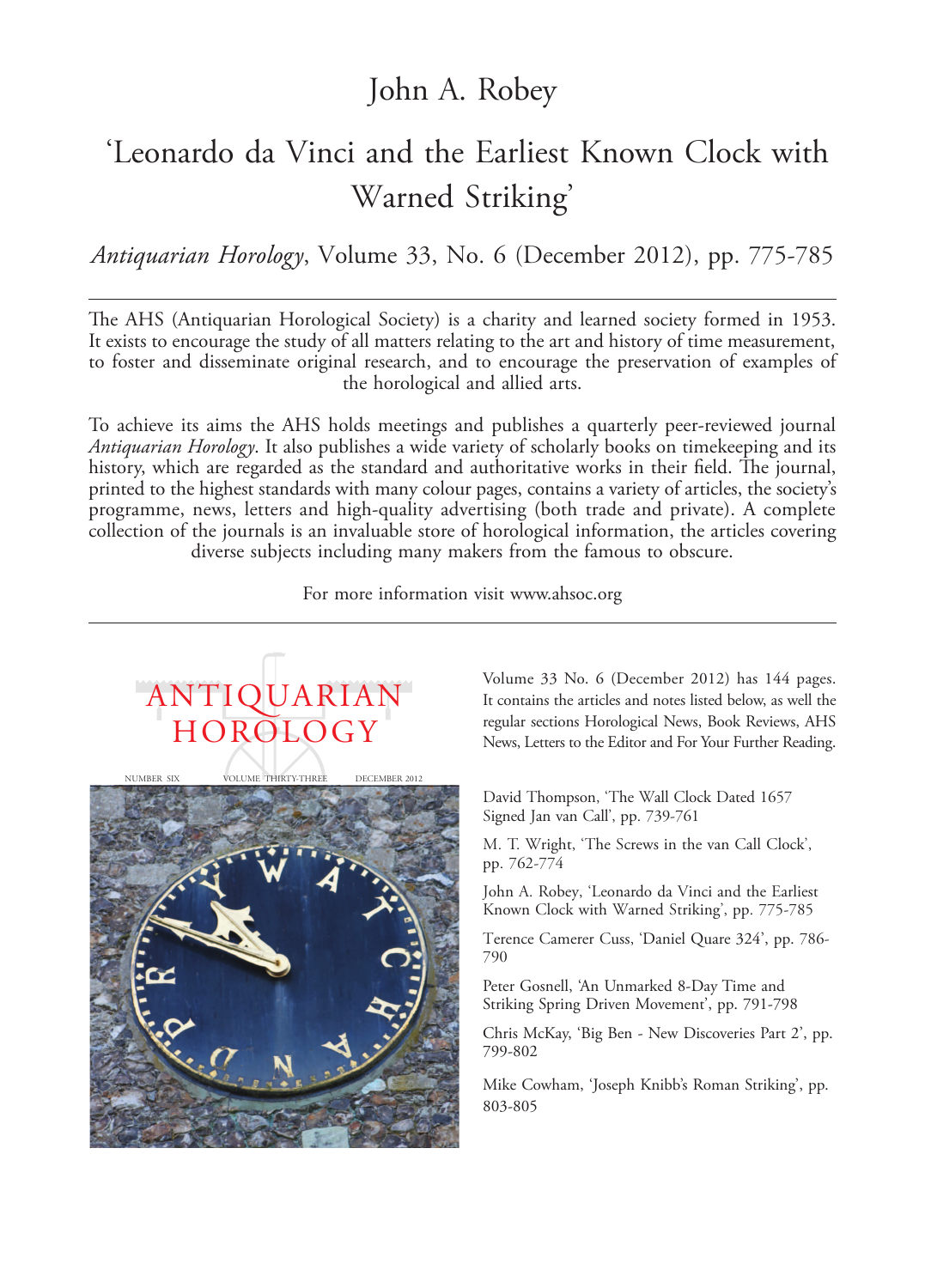## Leonardo da Vinci and the earLiest Known cLocKs with warned striKing

John A. Robey\*

*An important drawing by Leonardo da Vinci of the striking-work of a weight-driven domestic clock is discussed in detail, especially its depiction of warned striking. An iron Gothic clock with a similar arrangement is illustrated. Comparisons are made with other known early clocks with warned striking, as well as the uniquely English method of lail locking used on some turret clocks. Although in use at about the same time, lail locking had limited application and did not develop into the system that became almost universal.*

When and where warning was first used for the let-off of striking has been the subject of discussion and speculation by horologists for many years. It has been suggested that warning may have been invented in England about 1390, as the Salisbury Cathedral clock, supposedly of 1386, does not possess it, while the clock said to date from 1392 in Wells Cathedral has warning on the chime. However, this is improbable as not only is there dispute over the dating of these clocks  $-$  they are most likely to have been made in the early sixteenth  $century<sup>1</sup>$   $-$  but the chiming train on the Wells clock is a later addition. In fact there is no evidence that warned striking existed much before the 1490s when it first appears in a drawing by Leonardo da Vinci.<sup>2</sup> However, a form of warning, known as 'flail locking' was used on some English turret clocks from about this time (see later). A domestic clock is known with an early example of warned striking with some remarkable similarities to the Leonardo drawing, but the connection has not previously been suggested. Since the Leonardo drawing has not been widely illustrated or described in the

horological literature,<sup>3</sup> and only in very general terms in studies of his scientific and engineering work, it is discussed here in detail.

Most of Leonardo's sketches concerning horology only show details, such as escapements, gears, a fusee, spring drive, etc, and scholars have simply regarded this drawing as the only example of an almost complete clock. Its special significance has not been appreciated by nonhorologists, as typified by the comment:

An exception to the illustration of separate horological elements in Codex I Madrid is folio 27 verso, which shows a weightdriven clockwork complete with striking mechanism.

#### Also:

he only exception [to just showing the various elements of a clock] is found on one page where the general setup of a weight-driven clockwork provided with striking mechanism is presented. But even here many important parts are missing.<sup>4</sup>

\**Dr John A. Robey (john@mayieldbooks.co.uk) is a publisher of horological books and a clock restorer. He is the author of* he Longcase Clock Reference Book *(Mayield Books, 2001), which is currently being extensively revised. Current research topics range from early iron clocks and lantern clocks to the makers of painted longcase dials.*

- 1. C. N. Ponsford & J. M. G. Scott, 'A New Look at the Dating of Early English Clocks' *Antiquarian Horology* 12/1 (Spring 1980), 52-69; 'Wells and Salisbury', *Antiquarian Horology* 12/5 (Spring 1981), 528-9.
- 2. J. H. Leopold, 'Almanus Re-Examined', *Antiquarian Horology* 27/6 (Dec 2003), 665.
- 3. G. Brusa, *L' Arte Dell'Orologeria in Europa* (1978, Bramante), plate 45, shows the drawing but without a detailed discussion.
- 4. L. Reti, (editor), *The Unknown Leonardo* (1974), chapter on 'Horology' by S. Bedini and L. Reti, pp. 249, 250. This is a good overview of Leonardo's contribution to clockwork, but it is written by Leonardo scholars, not horologists, for a general readership. Some statements are not totally accurate or are misleading.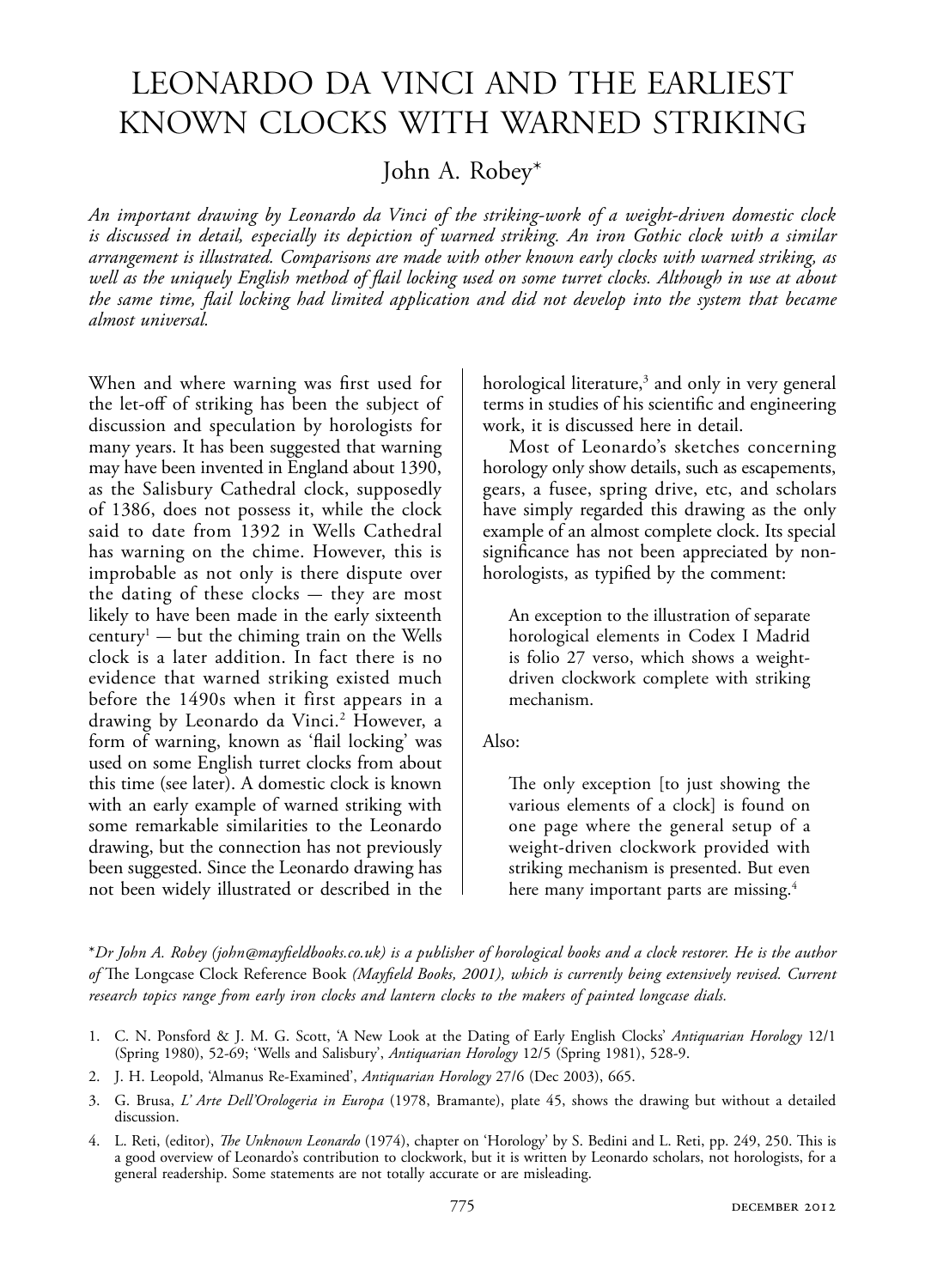What has not been generally appreciated is that it shows a special striking mechanism, and in order to focus attention on this aspect Leonardo has deliberately omitted those parts of the going train which were commonplace at that time.

#### **The STriking Sequence**

Since a striking train is unlocked by a pin that moves very slowly to lift a lever (the lifting piece), as soon as striking commences it will continue until the lever can fall again. To avoid this continuous striking the train must relock after the first strike and the lifting piece must fall onto the trailing side of the lifting pin so that it is ready for the next sequence. This is achieved by introducing a delay between the start of unlocking and the actual release of the train. The three methods of providing this delay are (in chronological order of their first use): the nag's head, warning and flirt release.

he earliest clocks used a single-arbor system with a pivoted tip (a nag's head) to the lifting piece. The motion of the pin moves the nag's head until a deliberate amount of free play is taken up and only then is the lifting piece itself gradually raised. Once the train is unlocked the lifting piece is suddenly raised further by an overlift lever and almost immediately drops down again. As it does so the nag's head flips back to its original position, either by the force of gravity or a small spring, and drops down on the trailing side of the lifting pin and the train relocks. Multiple strikes are controlled by a countwheel. With this arrangement all four lever arms: lifting piece, locking detent, overlift arm and countwheel detent, are on one arbor and so move together. The system is sturdy, fairly reliable, but not particularly precise.<sup>5</sup>

he alternative later system using warning has two arbors: one with the lifting piece and a warning detent, the other with the locking and countwheel detents. There is also a link piece so that the two sets of levers may be lifted together, but can fall independently. As the lifting piece is raised the warning detent is positioned to intercept a pin on a wheel near the top of the striking train. When the train unlocks a few

minutes before the hour it 'runs to warn' and is held temporarily until the lifting piece falls off the lifting pin, releasing the warning and the bell sounds. The lifting piece is now on the trailing side of the pin, ready for the next sequence. As the train is usually held on warn by a wheel further up the train, much less force is required and the drop of the lifting piece is more precise than when unlocking.

#### **The Madrid codiceS**

Leonardo da Vinci produced many notebooks containing scientific, engineering and other drawings, that now reside in various libraries and collections throughout the world. His drawing and description of a clock striking mechanism is shown on page 27v (verso) of the Codex Madrid, Volume I, compiled between 1493 and 1497. While many of his notebooks have been widely known and studied for generations, the two books now known as the Madrid Codices were only rediscovered in the winter of 1964-5 in the Biblioteca Nacional de Madrid after having been miscatalogued since about 1830. The drawings in the first volume are much neater and more precise than those in the second volume and in many of Leonardo's other surviving notebooks. It has been speculated that they may have been prepared with the intention of publication, which never came to fruition. A facsimile of the two volumes, together with a transcription and English translation of Leonardo's notes, a commentary and an index, was published in 1974.<sup>6</sup> The commentary is confined solely to discussions of a general nature such as the origins of the notebooks, date, comparison with drawings in other Leonardo manuscripts, etc. here is no attempt to discuss or explain the technical details of any of the drawings or their significance.

It should be appreciated that many of Leonardo's drawings do not represent mechanisms or machines that he himself invented. Rather they are more likely to have been a record of items or ideas that he had seen, read about or had heard of, made with the intention of classifying mechanisms and

5. J. Robey, 'Nag's Head Striking', *Horological Journal,* Nov 2011, 494-7.

<sup>6.</sup> *he Madrid Codices* (1974, McGraw-Hill), Vols I & II facsimile, Vol III commentary by L. Reti and indexes, Vols IV & V Italian transcription and English translation.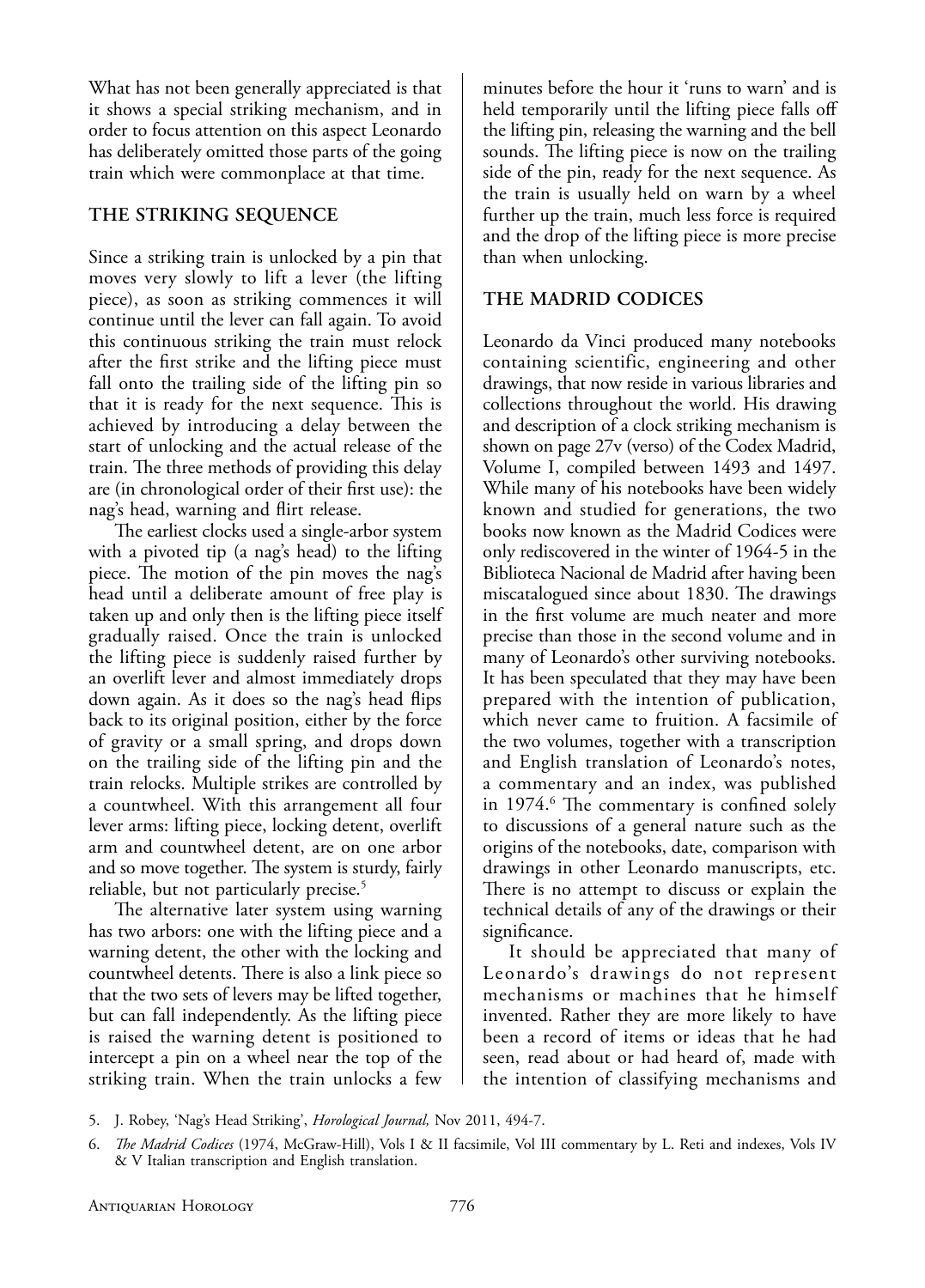From thirtyon procession and client would be the po tells quest lappe ma rom the far fill empt be been room of a fill - Last room for + 8 fill comebe bonn raticities - 8, 6 Art - la's run compe esmale thepe in the Elle rupe que examples love be vele gé ferez: ellever  $-$  read to move to  $+$  from  $\frac{1}{2}$  and  $\frac{1}{2}$  and  $\frac{1}{2}$ Idoles e més A-o' Ay any sun annual Arry SANGAL ANYI been to premo motor profit with the best of a Liberary is of Aust 1990 AD ANYAN C - ANT X MONDAY MISSION - OF HISP ON - a sad (more state original alla a condata send) before the baller of chemicale for departs believe the or imports amongo i futio special part species species and four- or window water estates and we were - spelling a) anthorized a many ethis man x adsustants of 4. U. X X AN . Y . SUN . TON . WHERE . ( ITS COUNTS . CAN THE unpor aperala secretary - create purpose the first abreve mynu man also seam would a langed it ware al florest or - for pallace - illevere between more - a - + jeffe pr et alorese per contempo - per context por + 3 871 . El personante con l'answer MAYA) : VENTIFICATION week + smith - ninetic - swar  $014 + 5 + 124 + 54 + 16 + 5$  $Hrrf$ לתכונת מי ב משלון בחיתך לי לחת רוקבות ביש להו לחל דוור has all ship and well the is the momentum of any is and M. P want st un = H'++x - Ap an want a THO & Attend Fire Set Ad thus the next of the police and the 11st plat

Fig. 1. Page 27v from the Leonardo da Vinci notebook known as Codex Madrid I.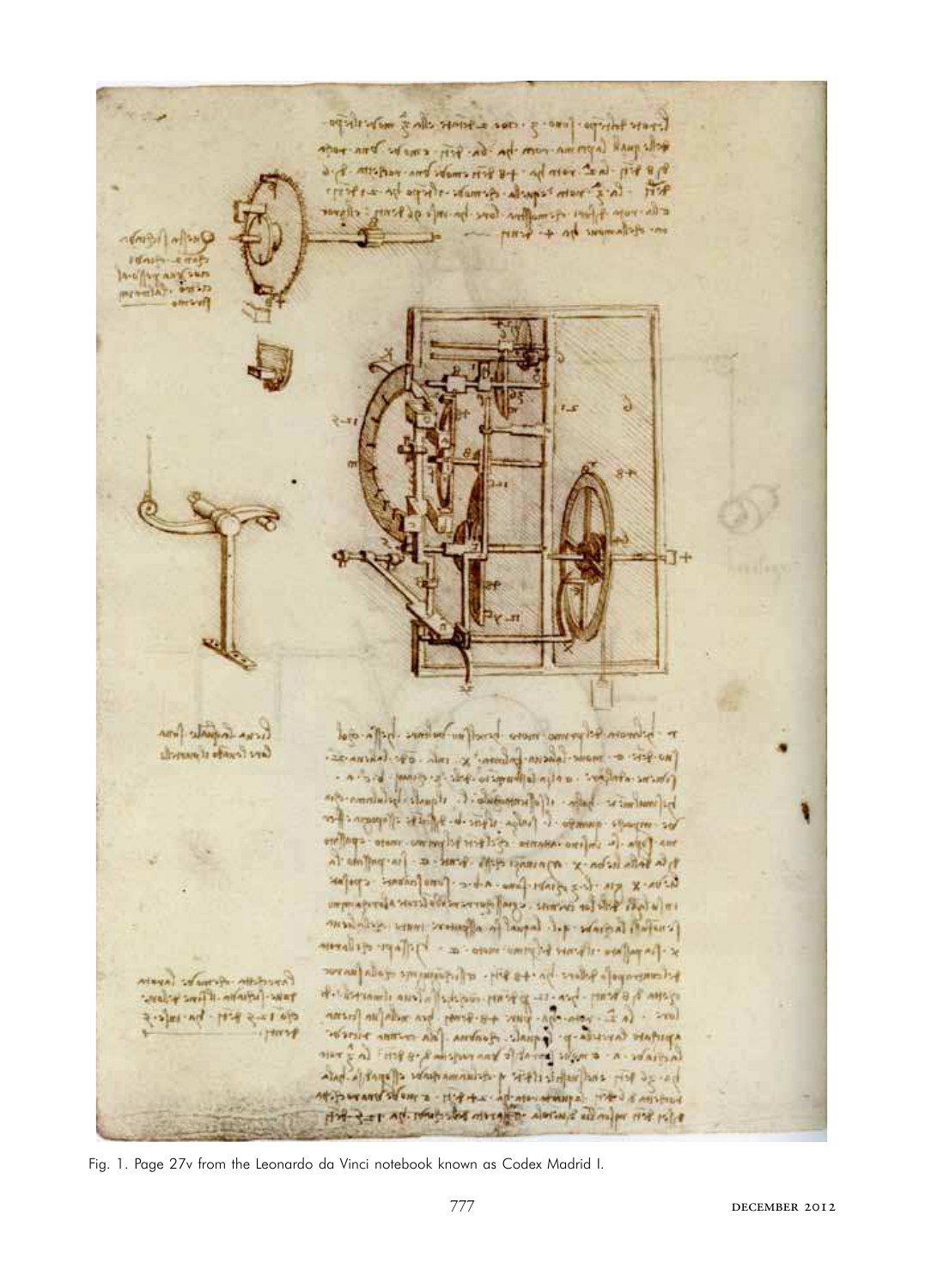understanding their principles.<sup>7</sup> They usually show the latest technology of the time, often experimental and of an unproven practicality, rather than what was in common current use. Hence, while this new and special type of striking mechanism is shown, there are no drawings of a clock employing the nag's head that was usually employed at that time.<sup>8</sup>

#### **Leonardo' da Vinci'S drawing: The TrainS**

Fig 1 shows page 27v of Codex Madrid I. he centre of the page is occupied by a clock movement with the striking train complete, but only the greatwheel of the going train is shown. Alongside is a sketch of a lever pivoted in the centre with a hammer tail at one end pulling down on a vertical wire to operate a bell hammer. Leonardo's note on this reads: 'Lever for ringing the hours by lifting the hammer'. his type of hammer pivoted on the bell frame and falling under gravity to strike the bell, rather than using the force of a hammer spring, is found on some iron Gothic clocks, both German and French/Flemish. Above is a sketch of what appears to be part of a crownwheel with a small rectangular box-like piece, but with no explanation. Above this is a drawing of the locking wheel of the striking train (see below).

Not only is the text in Leonardo's usual 'mirror writing' but the whole page, including the drawings is a mirror image and as shown the wheels turn in the opposite direction to their correct rotation. To facilitate a clearer understanding of the mechanism the main drawing is shown enlarged and reversed in Fig 2. he movement (almost certainly made completely of iron) is weight driven with a simple vertical bar frame of the type often used for very early timepieces, for the so-called 'monastic alarms' and on some clocks with striking trains.<sup>9</sup> The front and rear movement bars would be fitted to the horizontal members with tenons (not shown) and held with pins, otherwise the pivots of the arbors could not be assembled into their holes.

Leonardo's text relating to the going train reads:

he escapement has 3 wheels: 2 toothed wheels and a third which moves the escapement. The first wheel has 64 teeth and moves a pinion of 8 teeth, The second has 48 teeth, and moves a pinion of 6 teeth. The third wheel, which moves the escapement, has 21 teeth. The wheel on the outside, which shows the hours, has 96 teeth, and the pinion moved by the wheel has 4 teeth.

Despite the train being called 'the escapement' there is no description of the balance/foliot, the pallets or the crownwheel (although the small sketch probably relates to it). This text is self explanatory.

he going greatwheel of 64 teeth has the usual pulley on its arbor for a rope drive. Although no further wheels in the going train are shown the counts of the second wheel and crownwheel and their pinions are included in the drawing and the text. The inclusion of these numbers makes it almost certain that this is an actual clock that Leonardo had examined. If the drawing was of a proposed new striking mechanism there would have been no need for their inclusion. The clock has a three-wheel going train and would have had a balance or a foliot, with a verge escapement. The counts of the going train are:

| escapewheel       | $21 - 6$ |
|-------------------|----------|
| second wheel      | $48 - 8$ |
| greatwheel        | $64 - 4$ |
| hour (dial) wheel | 96       |

his gives a beat of 1.34 seconds (2,688 beats/ hour), identical to 40 per cent of the weightdriven clocks in the *Almanus Manuscript*, where nearly two-thirds of them have an escapewheel of 21 teeth.<sup>10</sup> Three of the *Almanus* clocks (numbers 12, 15 and 22) have identical trains to this one, apart from the pinion of report, while

7. M. Cianchi, *Leonardo's Machines* (Florence, 1988), p. 12.

- 9. See for example L. Krombholz, *Frühe Hausuhren mit Gewichtsantrieb* [Early Weight-Driven Domestic Clocks], (Munich, 1984), pp. 89-94.
- 10. J. H. Leopold, *he Almanus Manuscript (*1971).

Antiquarian Horology 778

Since the surviving Leonardo drawings are thought to represent only about a quarter of his total work, there remains the possibility that the conventional arrangement might have been included in a now-lost manuscript.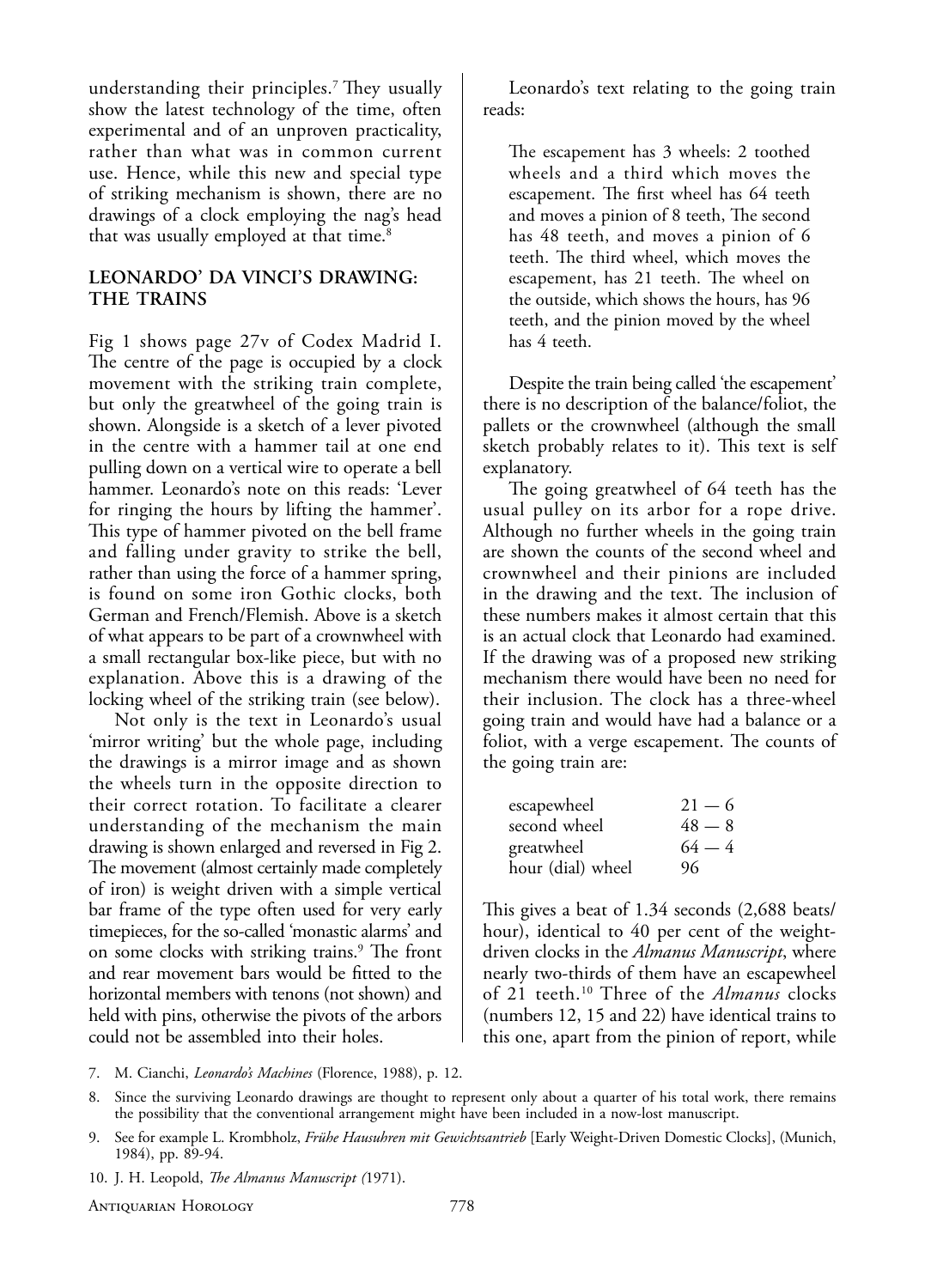

Fig. 2. Reversed enlargement of Leonardo's drawing showing the earliest recorded clock with warned striking.

some others only difer by having a greatwheel of 48 driving a pinion of 6, instead of 64 and 8. he going train is quite normal for this period, with nothing noteworthy about it.

Since the pinion of report of four leaves drives a dial/hour wheel of 96 teeth (not shown in the drawing but stated in the text) the clock must have had a 24-hour dial. Italian hours went from 1 to 24, starting at sunset, rather than midnight. Hence midday varied from about 16 hours in summer to 20 hours in winter. Italian hours were officially abolished in 1755, but in some regions their use lasted until the midnineteenth century. Most of the *Almanus* clocks with 24-hour dials have a pinion of report of only three leaves driving a dial wheel of 72 teeth, but three clocks (numbers 13, 23 and 30) have counts of 4:96. While balance-wheel clocks with 12-hour dials normally have a duration of about 12 hours between winding, those with 24-hour dials run for about a day.

779 **DECEMBER 2012** To give a clear view of the mechanism Leonardo has shown only half of each wheel of the striking train, which consists of three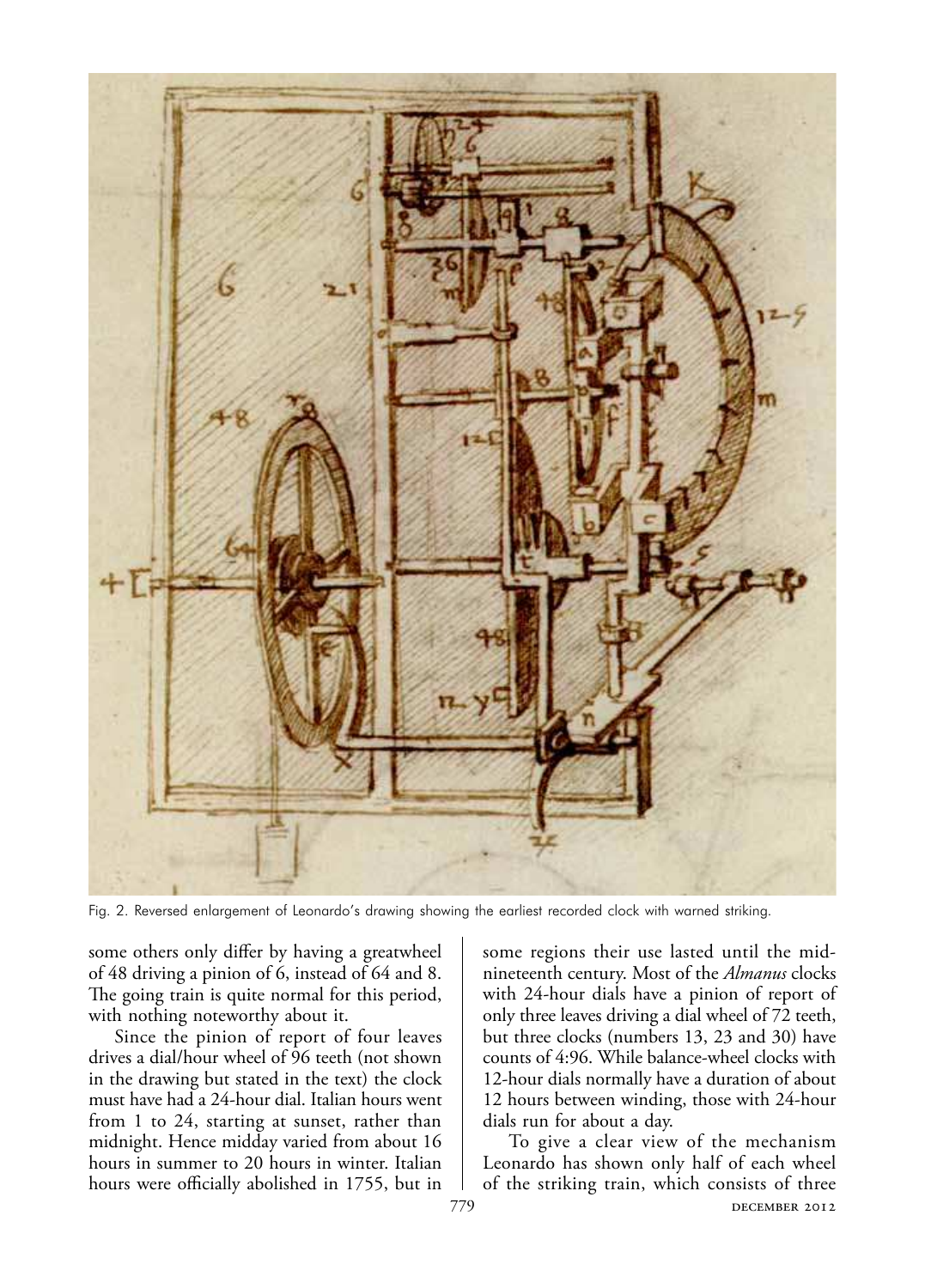wheels with the addition of an extra wheel driving a pinion at the top of the train instead of a fly. This method or regulating the speed of striking is known on four Italian spring-driven clocks and an Italian weight-driven clock in the *Almanus Manuscript*.<sup>11</sup> The countwheel has teeth on its outer edge with slots on the inner edge of the rim. The counts (using present-day terminology) are:

| 6                                       |
|-----------------------------------------|
| $24 - 6$                                |
| warn wheel $36 - 8$                     |
| locking wheel $48 - 8$ (2 locking tabs) |
| greatwheel $48 - 5$ (12 hammer pins)    |
| countwheel 125                          |
|                                         |

he 24-hour Clock 22 in the *Almanus Manuscript* has a comparable train, but with a 3:75 countwheel drive instead of the 5:125 shown here.

Although a clock with a 12-hour countwheel strikes a total of 78 blows per cycle, with a 24 hour countwheel this increases significantly to 300 strikes per day. The above train provides the necessary 300 half revolutions (since there are two locking pins or tabs) for a full turn of the countwheel. There are two practical problems with the 24-hour striking system. Not only does the indexing of the strike require a considerable degree of precision in both the countwheel and the rest of the train,<sup>12</sup> but it is very easy to lose track of the number of hours sounded, especially towards the end of the day. For these reasons the 12-hour system eventually prevailed and even 24-hour clocks often had a 12-hour countwheel.

#### **The STriking MechaniSM and warning**

Leonardo's text relating to the striking mechanism reads:

**r** is the wheel of the prime mover. As this wheel turns, its teeth **e** move the sickleshaped lever **X**, whence lever Y is raised and

lifts the 3-keyed instrument **b c a**. Likewise prop **l**, the last key, is also lifted. When **l** raises, tooth **b** descends and remains at rest, leaning on itself, until the tooth of the prime mover passes beyond lever **X**. But before tooth **e** surpasses lever **X**, the 3 keys **a b** and **c** are released and rest on the edges of their notches. The wheels would already have been set in motion were it not for key **q l** which detains the movement until the prime mover's tooth **e** passes lever **X**. Also note that the wheel of the counterweight of the hours has 48 teeth and is connected with a pinion of 8 teeth. And it has l2 teeth for lifting the hammer of the hours. The second wheel also has 48 teeth, and a small wheel **p** is secured on its back which receives key **a** on its single notch and moves a pinion of 8 teeth above itself. The third wheel has 36 teeth, and on its shaft, tooth **q**, which is the last key. And above this wheel there is a pinion with 6 teeth. The fourth wheel has 24 teeth and moves a pinion with six teeth, substituting a fly. And the wheel of the keys has l25 teeth.

[Side note:] The pinion which moves the wheel with 125 teeth where the hours are keyed has 5 teeth.

his is a reasonable description of locking and warning and the counts of the wheels and pinions, but the distinction between teeth, pins and 'keys' is not particularly clear.

The following is an explanation of the system using present-day terminology. Instead of arranging the various detents on two pivoted arbors, which became the usual practice, there are two vertical rods, one for warning, the other for locking and the countwheel detent, with a pivoted horizontal link. The hammer tail, shown in the side sketch, is tripped by the usual pins **y** (twelve in this instance) on the rim of the striking greatwheel. The going greatwheel **r** rotates clockwise<sup>13</sup> (when viewed from the front) once an hour and pin **e** depresses the lever **X**

- 11. Leopold, 'Almanus Re-Examined', 666. Leopold, *he Almanus Manuscript*, p. 27; the weight-driven clock is stated to be Clock 32, but this is an error for Clock 23.
- 12. For instance, with a 100mm (4in) diameter countwheel each division (represented by the width of the slots and the raised portion for two strikes) would be only 1mm (0.04in) wide.
- 13. Hence the dial wheel must have had internal teeth for the hand to turn in the correct direction. The weights for both trains hang on the right-hand side.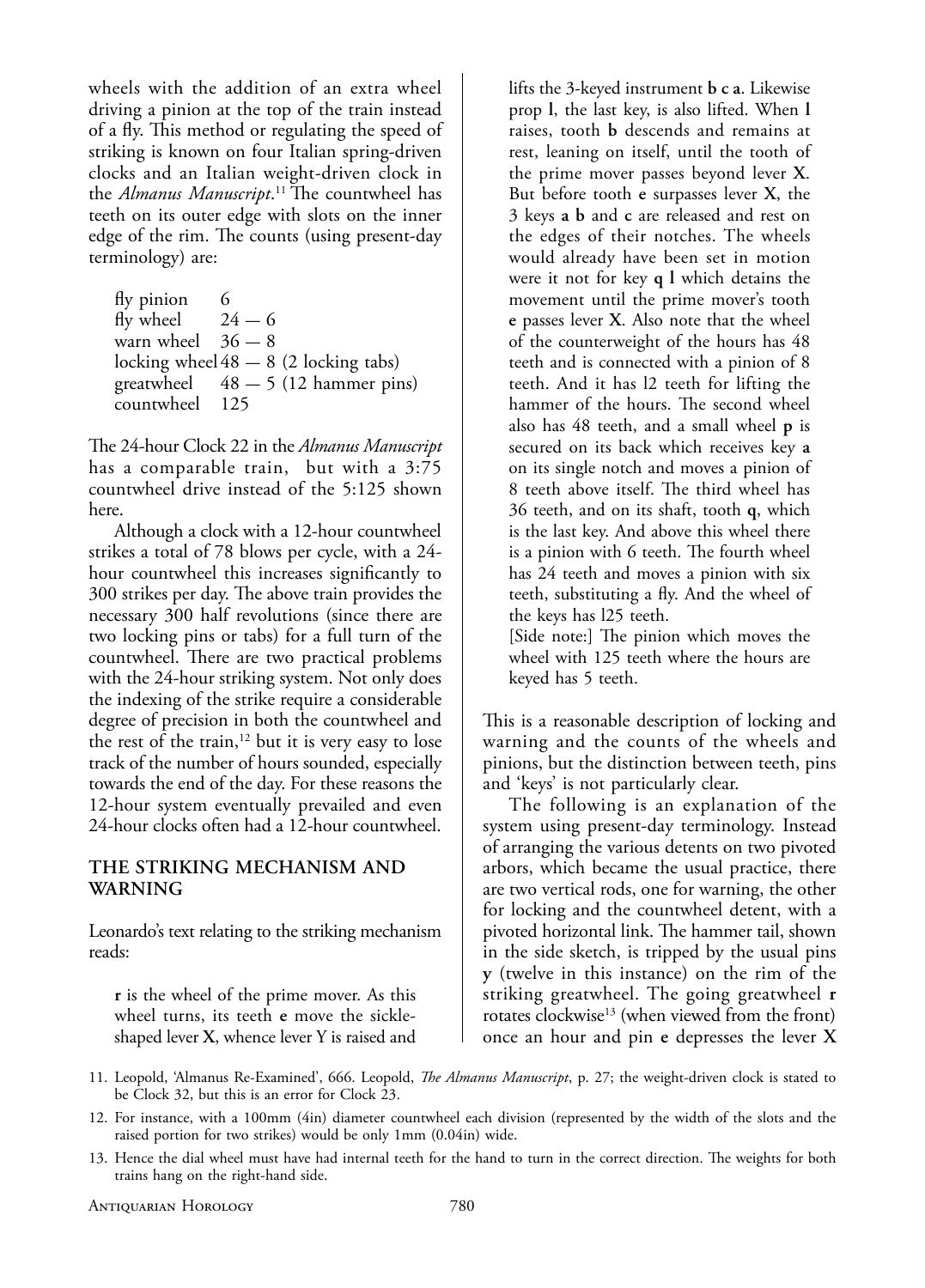pivoted on an arbor.<sup>14</sup> This raises lever **Y** and the 'prop' **l** to act as a warning detent. At the same time the link **n**, pivoted at its far end, lifts the rod with the three 'keys' or detents **a, b** and **c**. When the locking piece b is lifted clear of one of the two locking tabs on wheel **f** the train turns a small amount until the arm or lag **q** on the arbor of wheel **m** contacts the warning detent **l** ('run to warn'). When the lifting piece **X** falls of pin **e** the warning lag **p** is released and the train runs until key **c** (the countwheel detent) falls into a slot and key **b** relocks the train.

he precise purpose of key **a**, which runs on disc **p** on the arbor of the locking wheel, is not explained, but it is likely to have been to improve the accuracy of indexing the 24-hour countwheel. The usual method of doing this was to use a hoop wheel that rotated only a third of a turn per strike with two slots that divided the hoop in the ratio of 2:1.<sup>15</sup> However Leonardo's drawing shows a wheel that makes half a turn per strike, with two locking tabs. The text states that there is only one notch in disc **p**, but this must be incorrect as it would prevent the countwheel from indexing *any* of the odd-numbered strikes. The subsidiary drawing shows two slots in disc **p** and this sketch is likely to have been an addition to correct and clarify the main text. The accompanying note is not particularly informative: 'This is locked with the aid of 2 keys, one near the centre, and one at the extremity'. As shown the only efect of disc **p** and key **a** is to prevent key **c** (the countwheel detent) from running on the raised sections of the countwheel before dropping into a slot. The notched disc allows the detent to contact the rim of the countwheel only when attempting to locate a slot. This action will be familiar to those who have observed the detent during normal countwheel striking with hoop-wheel locking. When locking is on a pin rather than a hoop the

detent runs on the countwheel rim until it drops into a slot, without the 'pecking' efect seen with a hoop. One consequence of adding disc **p** (which is efectively a subsidiary countwheel) would be to allow the use of wider slots on the main countwheel to improve the accuracy of indexing and this is probably its main purpose.<sup>16</sup> It may have been a more positive method than that shown in the *Almanus Manuscript* (which merely reduces the number of attempts by the countwheel detent to locate a slot), but its use is not known to the author on any other clock.

he lower end of the locking assembly is shown resting on the link **n**, but in practice it would have been a loose fit in a hole and rested on a collar (shown here part way up the rod). his has a lock screw to adjust its position so that unlocking the train does not occur before the warning detent is in place. This hole would provide location in a horizontal plane, with a further guide shown near the top. The rod must not twist otherwise the keys will not engage properly. To prevent misalignment a fixed square or rectangular bar may have fitted into the boxlike structure shown at the top, with the return spring **k** to overcome friction.

#### **earLY cLockS wiTh SiMiLar MeThodS oF warning**

The use of warning on early clocks is very unusual and the nag's head continued to be widely used in Continental Europe, particularly in the Germanic countries, in some instances into the nineteenth century. A very early example of warning is known on a domestic clock which shows several similarities with the Leonardo diagram (Figs 3-5). These images have been published previously and its use of warning has been mentioned,<sup>17</sup> but there is no explanation of the operation of the mechanism.

16. I am grateful to Michael Hurst for this suggestion.

<sup>14.</sup> Letting of the strike by a pin on the going greatwheel was the usual method at this period, but a consequence is that the hand must be ixed to the arbor of the dial wheel to preserve the synchronisation of the hand with the time of the strike. Apart from simply stopping the clock and re-starting it at the correct time, the hand can only be set by disengaging the pallets and letting the train run. Later the much more convenient moveable hour hand with the strike let off by a twelve-pointed starwheel on the hand arbor was used.

<sup>15.</sup> he *Almanus Manuscript*, pp. 24-6 describes this method very clearly, as well as a more sophisticated system using a subsidiary countwheel.

<sup>17.</sup> H. A. Lloyd, 'Gothic Clocks', *he Antique Collector*, June 1962, part 1, 128-9, Figs 10-11. Krombholz, *Frühe Uhren*, pp. 126-6, Figs 110a-110c. Lloyd's Fig. 10 and Krombholz's Figs 110a and 110b are printed the wrong way round, but corrected here in Figs 3 and 4. This clock was in the former Ernst Kupelwieser Collection, Salzburg, and was sold by auction in Vienna in 1977. Attempts to locate its present whereabouts have been unsuccessful.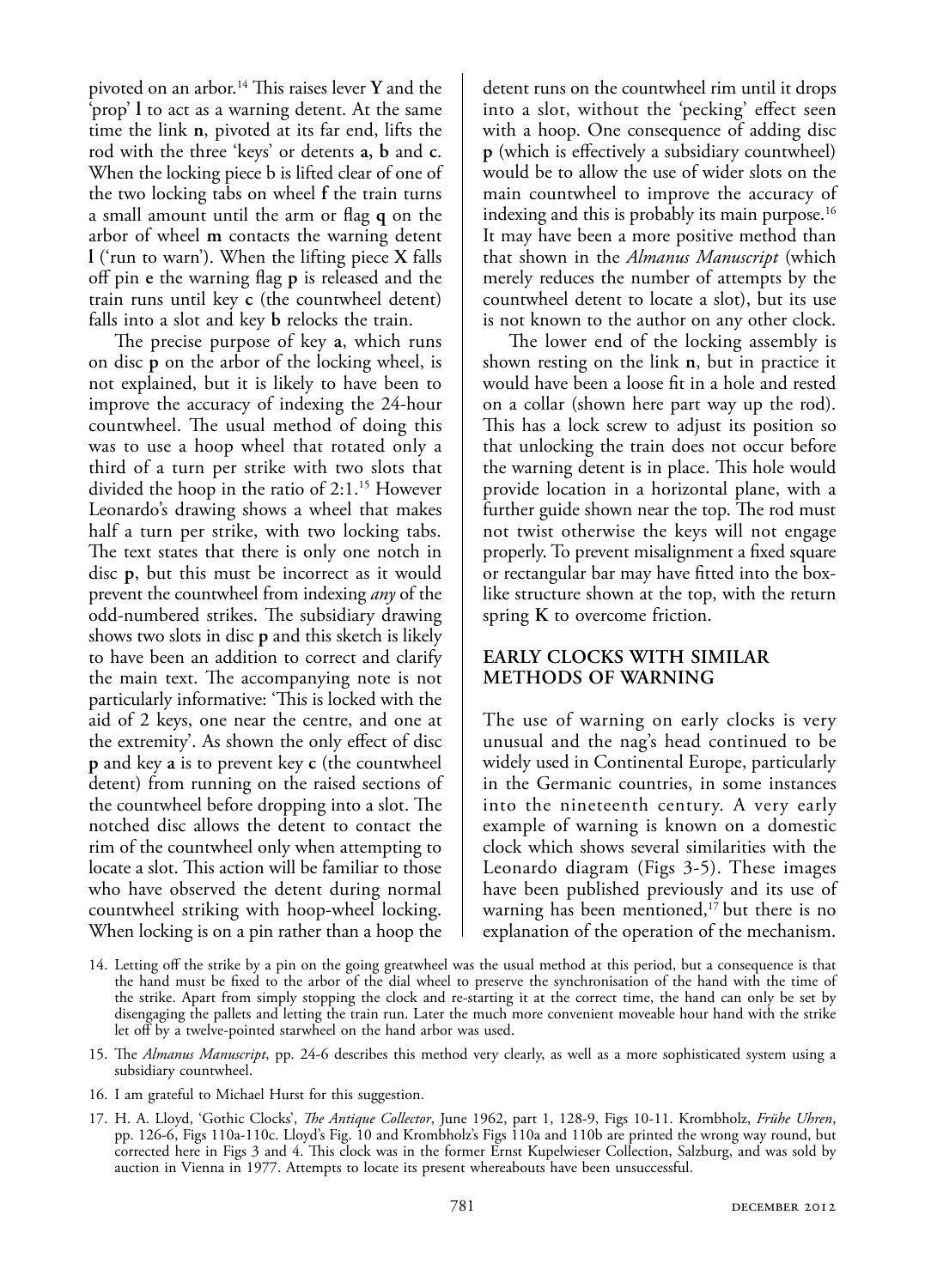

Fig. 3. Gothic iron clock of about 1500 with warning. The skeleton dial is an incorrect replacement.

Although Alan Lloyd's article was written before the rediscovery of the Madrid Codices, the facsimile had been widely available by the time Krombholz's book was published, but no connection with the Leonardo da Vinci drawing was made.

Antiquarian Horology 782 This clock is said to be South German, possibly made in Nürnberg (Nuremberg), about 1500. As the place of manufacture and date of most early iron clocks is based more on speculation than evidence, often dating them optimistically too early, it may well be Italian and later in the sixteenth century. The original dial is missing and the fly is an incorrect restoration. he original balance or foliot escapement is, as



Fig. 4. The warning detent is on the far left. Note the incorrectly replaced fly and the unusual arrangement of the hammer pivoted on a tall post fixed to the lower frame, rather than between the corner pillars.

often the case, also missing. The lifting piece and warning detent are fixed to an arbor pivoted between the lower frame members. The lifting piece is tripped by the usual pin on the going greatwheel, while the vertical warning detent has a bent-over tip which swings inwards to engage a pin on the third wheel. A short arm presses down on one end of a link pivoted between the movement bars. The other end of the link lifts a vertical rod with a countwheel detent near its lower end and presumably a locking detent at the top. A strap wrapped round the movement bar probably prevents the vertical bar from twisting.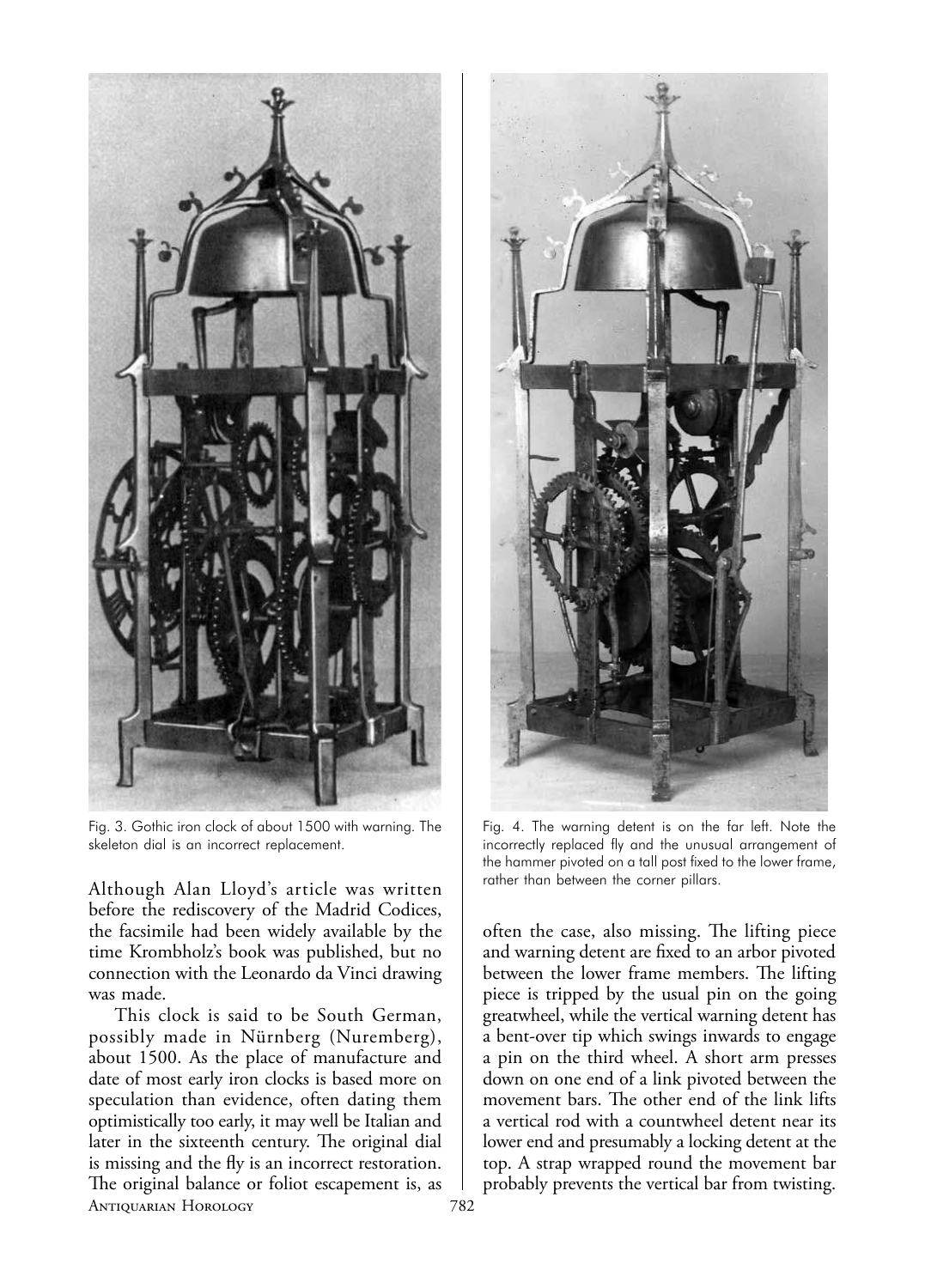

Fig. 5. Detail showing the pivoted link, the vertical rod with the locking/countwheel detents and lifting/warning piece. Note the supports for the vertical rod near its lower end and above the countwheel pivot.

As it is a 12-hour clock there is no need for any provision to improve the accuracy of indexing.<sup>18</sup>

here is a remarkable similarity between this clock and Leonardo's drawing, especially the vertical bar with the locking and countwheel detents, and the link piece, although this is pivoted at its centre rather than one end. It is a transitional system with pivoted lifting/warning detents, as used later. Eventually the locking/ countwheel detents were also pivoted, with both arbors set higher in the frame so that the various arms are approximately horizontal.

#### **FLaiL Locking**

When discussing the introduction of warned striking the English system now known as flail locking needs to be considered. While not incorrect, the term is misleading as it emphasises the locking aspect, but there is also warning, albeit in a rather unconventional arrangement, and this is often overlooked. Both locking and warning take place on the end of a long doublearmed flail on an extension of the second arbor. A separately pivoted locking detent also carries the usual countwheel detent for counting the strikes. Instead of the strike being let-off by a pin on the going greatwheel, its arbor carries a lifting arm with an extension to one side. The lifting arm raises the locking detent, releasing the flail, which rotates one turn and is now held on warning by the extension (effectively a warning piece) on the lifting arm. When the lifting arm has rotated sufficiently the warning piece releases the flail and striking commences until the countwheel detent, which by this time has risen up onto a raised section of the countwheel, drops into the next slot and the flail relocks (Fig.  $6$ ).<sup>19</sup>

his difers from what eventually became the conventional system of warning in two main respects:

**a**. Both locking and warning occur on the same arbor. While this was used in the 18th century on some rack-striking longcase clocks made in the northwest of England, it was not otherwise used with countwheel striking.

**b**. The train is not released when a separate lifting/warning piece drops of the lifting pin, but when the flail drops off the warning extension of the lifting arm.

Flail locking is only feasible on turret clocks of the 'door-frame' type, with either iron frames made in the West Country or wooden frames mainly from the eastern counties, where the striking train is set vertically above the going train. This system is not very refined, and is rather brutal in operation. It has been said that

<sup>18.</sup> G. Brusa, *L' Arte Dell'Orologeria*, plate 152, shows the astronomical clock in the tower of the town hall at Clusone, near Bergamo in northern Italy, made by Pietro Fanzago in 1583. Although this has a similar vertical locking/countwheel detent and pivoted link to that shown in Fig 5 this clock does not have warning. These levers are part of the mechanical system for repeating the strike a minute past the hour (*ribotta*), similar to the more familiar French Comtoise clocks (information from Marisa Addomine).

<sup>19.</sup> C. F. C. Beeson, *English Church Clocks 1280-1850* (AHS Monograph No. 5, 1971), pp. 38, 81-2; 'Wood-Framed Church Clocks', *Antiquarian Horology* 4/5, 140-1.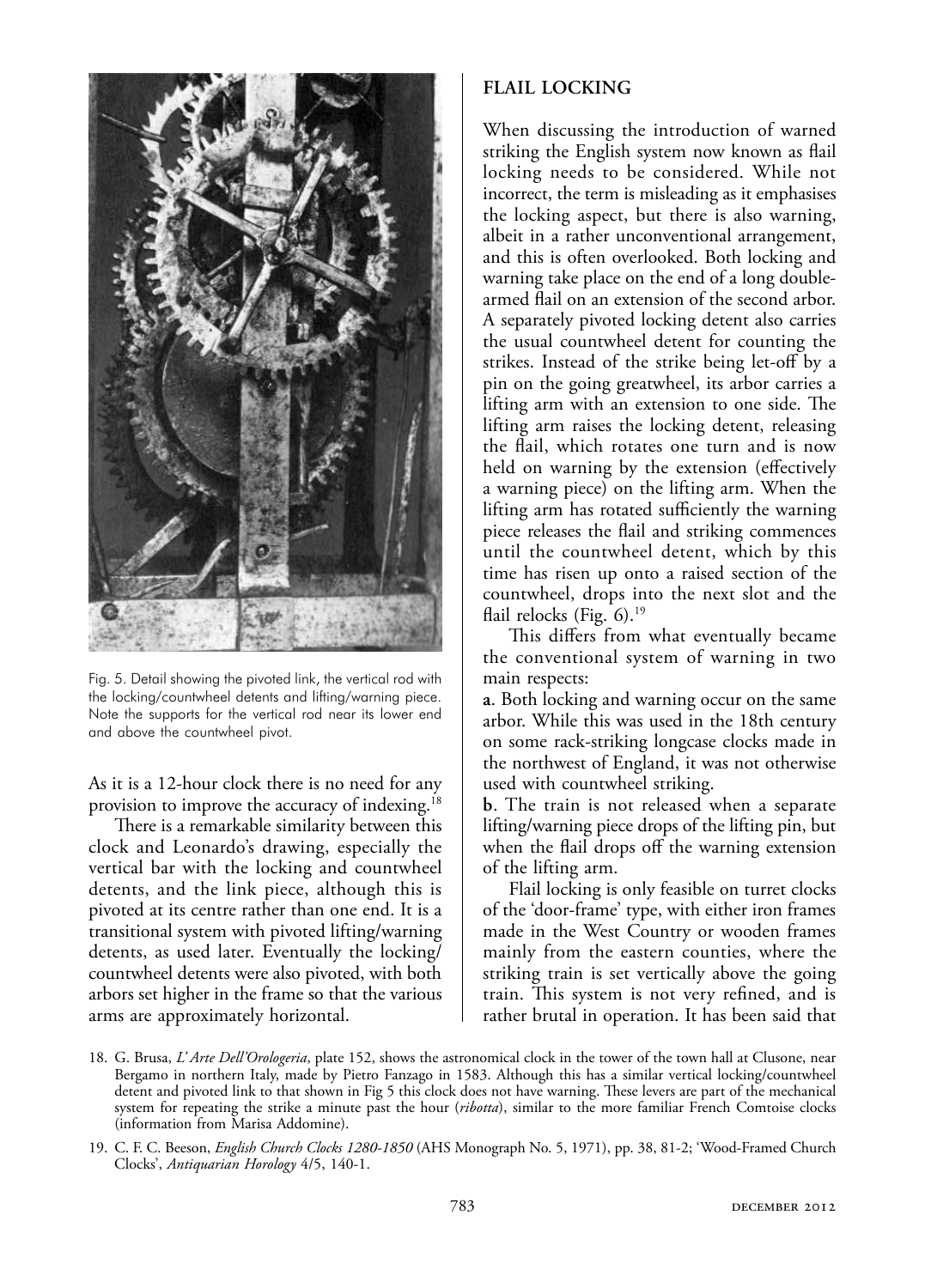

Fig. 6. Flail locking used on some early English 'door frame' turret clocks. After unlocking the flail is held on warn by an extension of the lifting arm. The detail at the bottom shows a plan view of the lifting arm. There are variations in the shape of these components. (Based on Beeson, see note 19.)

a flail-locking clock is a very crude piece of engineering, with its long flail whirling round to crash against the locking-piece at the end of each striking sequence …. It demands a layout which is awkward, for there must be clearance at front and back for the flail and the fly so that the movement must be free-standing, and there must be room for someone to wind it at one side or the other — which he must do with one barrel set inconveniently high and the other awkwardly low, and in serious danger of being brained by the flail if he chooses the wrong moment to pass through the arc.<sup>20</sup>

The earliest known use of flail locking with a reasonably reliable date is the clock at Cotehele House, Cornwall, which is likely to have been installed at the chapel between 1493 and 1521, with more probability towards the earlier date.<sup>21</sup>

Flail locking appears to be a uniquely English invention that was not used on the Continent of Europe. When more conventional postedframe turret clocks were made in England, flail locking was not practical and nag's head release was used instead. Only later was warned striking employed, but this aspect has not been thoroughly researched and there is much scope for further investigation.

#### **concLuSionS**

Leonardo da Vinci's drawing on folio 27v of the Codex Madrid I is the earliest documentary evidence for a striking clock using warning rather than a nag's head. This is almost certainly based on an actual clock that he had seen in Italy. Its 24-hour dial and countwheel, as well as the use of a wheel and pinion instead of a fly indicates an Italian origin. A modified version of this layout is known on a sixteenth-century iron Gothic clock, but whether it is German or Italian is not confirmed. Its restored fly might have been to replace an original wheel and pinion. Until this clock can be examined several details will remain uncertain. This arrangement of a vertical bar comprising the locking and countwheel detents, used in conjunction with a rocking link, may be a specifically Italian arrangement, but the author does not have sufficient knowledge of such clocks to state this categorically.

Flemish clockmakers were among the earliest to employ warning on turret clocks, including Jan van Spiere who installed a clock with warned striking in the town hall at Oudenaarde in East Flanders as early as 1510.<sup>22</sup>

Some other iron weight-driven domestic clocks made before about 1600 may have had warning, but they are difficult to identify in the literature. This is mainly due to published accounts rarely mentioning technical details, and generally the one-arbor nag's head system is

- 20. C. N. Ponsford & J. M. G. Scott, 'Early English Clocks' (see note 1), 59.
- 21. http://en.wikipedia.org/wiki/Cotehele\_clock. This date is based on a National Trust building report of 2004 and revises the previously accepted date of about 1485 or later.
- 22. Information from Paul Van Rompay and Eddie Fraiture.

Antiquarian Horology 784